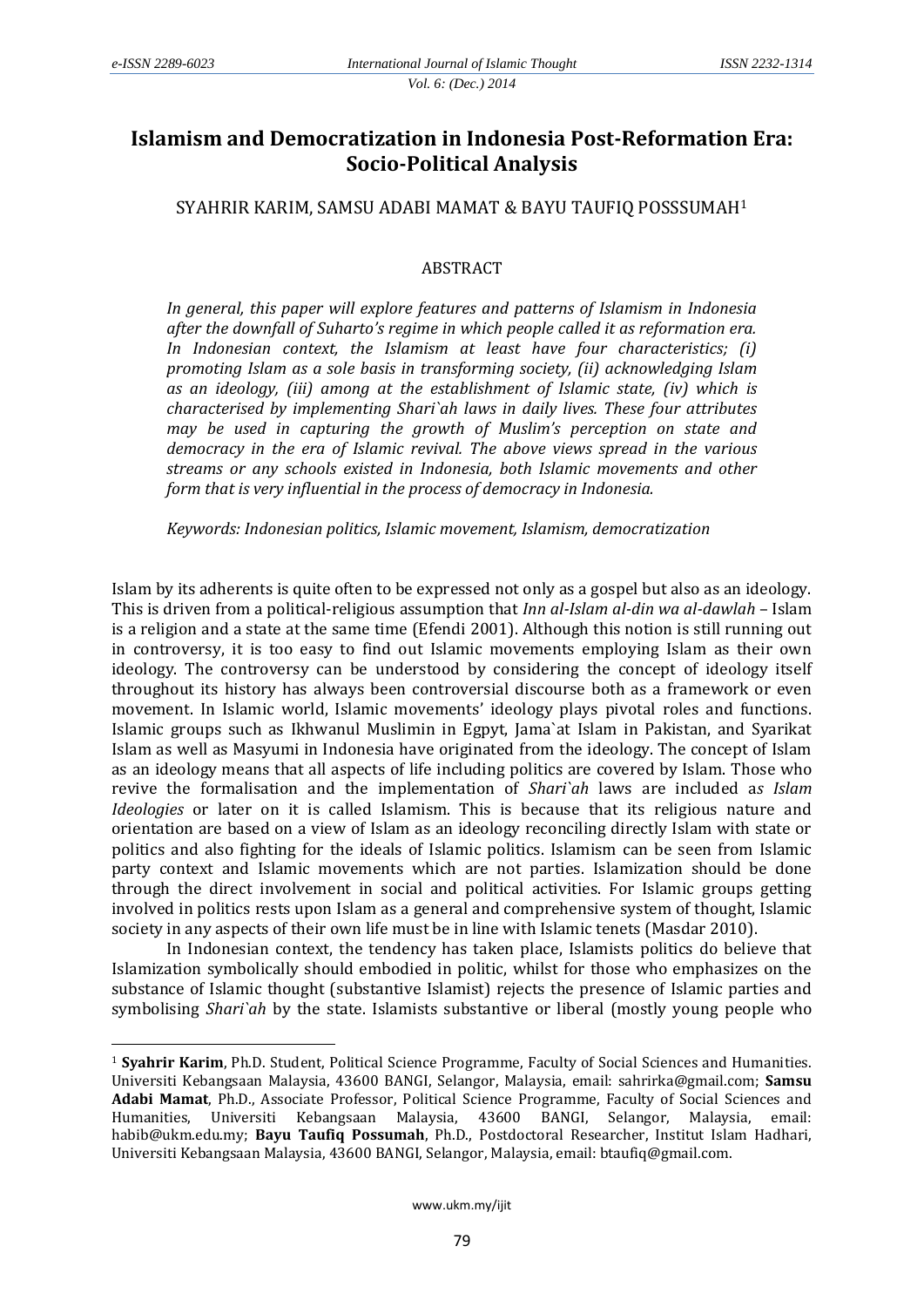joined with the JIL) reject all forms of struggle to those who want to legalise or formalise Islam within the state. For this groups, the efforts of symbolising Shari`ah may be able to damage integration and even will distort the intrinsic meaning of religion. Mixing between religion and politics is not only erroneous but also placing Islam as a simply means of achieving interests for political elites. Conversely, Islamists politics do believe that Islam is a religion that acknowledges the integration. Islam refuses separation between religion and state, world and hereafter, and all kinds of segregation (Syarifuddin 2008). Therefore, those who agree with the separation, according to Islamists politics, considered are secular.

Regarding with the relation between religion and state in Indonesian context, at least there has been three views trying to resolve this matter; e.g. (i), Islam and the state is coexistence, it cannot be segregated. The state is a political institution and a religion as well. State's government is hold based on divine sovereignty. (ii), the state and Islam tend to be mutually-symbiotic relationship. Principally, Islam needs the state because of through the state Islam can be in advance. Otherwise the state needs Islam as an ethical and moral guidance in its development, (iii), relation between the state and Islam is secular. This notion completely rejects Islam as a sole basis of the state.

## **The Concept of Islamism**

As a monotheistic religion Islam has been spread by the prophet Muhammad s.a.w., al-Quran and *al-Sunnah* become main resources and guidance for *ummah* in social and political activities. It is not surprisingly that Muslims in general believe that Islam has holistic feature as a spiritual instrument to understand the world. It is quite often recognized that Islam is more than a religion. Thus, Islam based on this argument does not concede the separation between sacral and profane but managing all aspects of life. According to Hassan Hanafi, Islam has general meaning should be interpreted as 'a certain religion'. He furthermore explores that the term 'Islam' may be substituted by term 'liberation' (*taharrur*) as symbolised *in shahadah.* 'Islam' means to liberalise human's awareness from tyrant's co-optation. Indeed Islam is quite often associated with 'surrender', but unfortunately this meaning has been manipulated by elites into submission to rulers acknowledged as the implementation of obedience to God. Therefore, Hanafi tends to construe Islam differently that Islam contains protest, opposition, and revolution meaning (Nanang 2004). From this interpretation, 'Islam' is not merely a religion, but even it may lead to any kinds of Islamic activism which are well-known as Islamism.

Certainly, 'Islamism' is a term constructed by West, which describing the shape of Islamic activism emerged in the early quarter of the  $20<sup>th</sup>$  century. Islamism has four features; (i) promoting the revive of Islam as foundation of *reformation*, (ii) understanding Islam as an ideology, (iii) aiming at establishing Islamic system or Islamic state (*al-nizam al-Islami*), (iv) and implementing *Shari`ah laws* (Bubalo et al. 2012). For Hasan al-Banna, Islamic movements comprehending Islam as integral part of politics or state are called as 'Islamiyyah', while in contemporary discourse it is well-known as 'Islamism'. *Islamiyyah* called *Islamiyyun* whilst the followers of Islamism are mentioned as Islamists. *Islamiyyah* has the commensurate significance with Islamism for Western scholars who concern with Islam and Islamic movements. Islamism is a contemporary Islamic movement which see Islam as an ideology of politics, including neofundamentalism movements advocating Islamic laws (Haedar 2007).

In different view, Islamism is understood as a belief that set eminent and comprehensive norms or thoughts which become as a guide to social order rulers (Burhanuddin 2012). Wherever Islamists are existed, they always try hard to transform established social-political rules into norms or tenets based on their own way in interpreting Islamic teachings. These efforts may be achieved through peaceful or violent actions, depending on value system which is believed by Islamists. Furthermore, term Islamism is a crucial thing in determining whether a Muslim can be regarded as an Islamist or not. Some scholars from different disciplines such as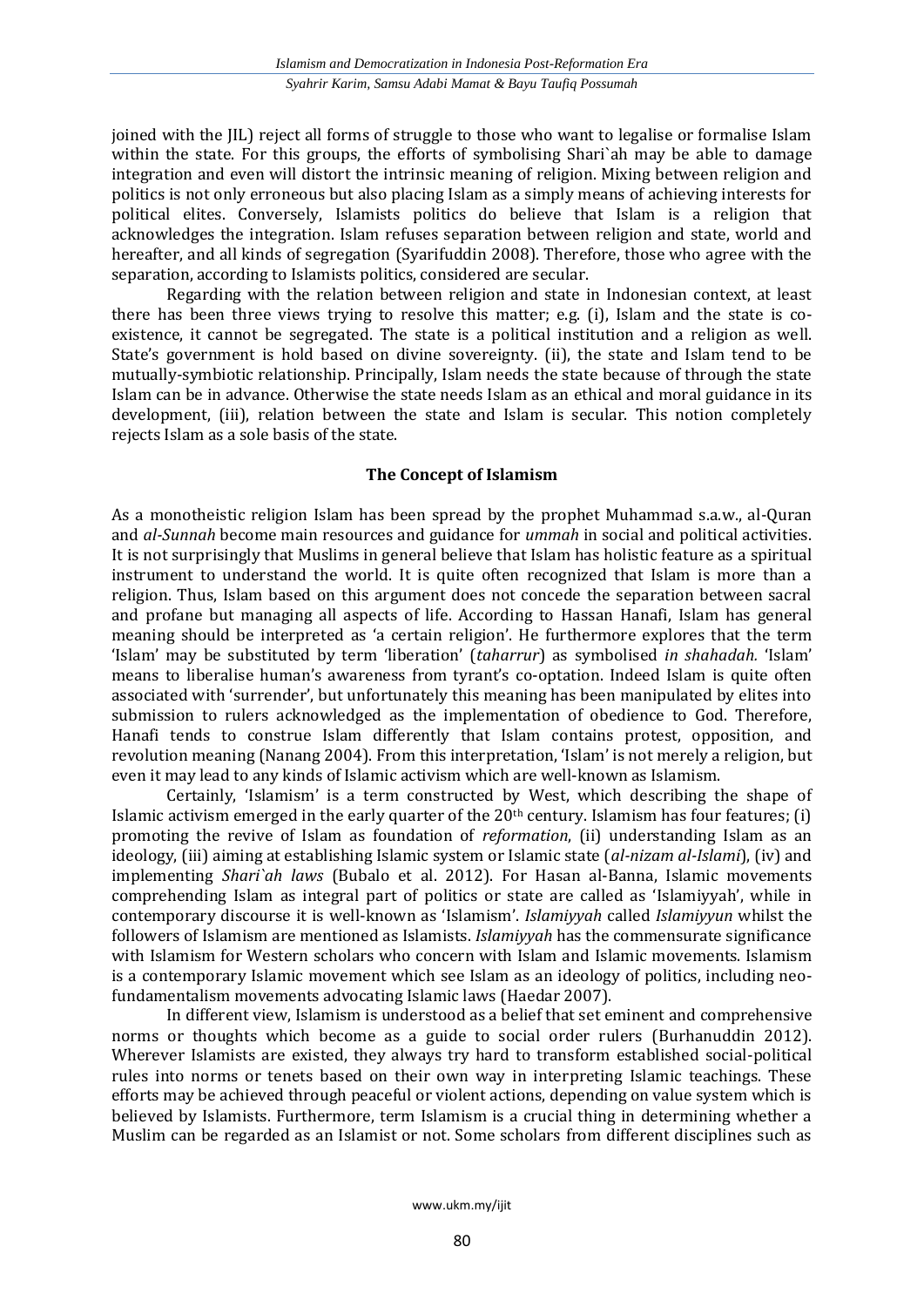Lewis and Gellner from social sciences as well as Huntington and Kedourie from political sciences try to prove that 'Islamism' is a universal phenomenon in Islamic world, way they use to measure Islamists is to recognise whether or not Islamists define Islam as an ideology. For Bubalo and Greg Fealy (2004), the ultimate goal of Islamism is to establish Islamic system or state (Bubalo & Fealy 2005). However, Islamism movements, in fact are not monolithic phenomenon. There are any factions within Islamism, but having the same objective to set up Islamic state or at least system based on Islamic ideology. If carefully observed, the existence of Islamic movements certainly not far in accordance with movements of Islamic revivalism led by Ibn Taimiyyah, Muhammad `Abduh, Muhammad bin `Abd al-Wahhab, Jamaluddin al-Afghani, and Rasyid Ridha in Islamic world, which later on entering and spreading in Indonesia at the end of the 19th and the early of the 20th century.

### **Islamism and Democratization in Indonesia Post-Reformation Era**

In Indonesia, in line with the growth of national political environment in the reformation era, the democratic pathways have been opened as wide as possible for people to take participation in various political interests. The *reformation* era also has brought political liberalization. This situation might allow the presence of political parties in abundance. Islam also took part in the democratic atmosphere. It would be clearly seen from fact that among the political parties existed were political groups that have social origin of Islam. The political parties found out a significant momentum to attract public's attention. 'Religious symbols' returned to become commodities that are regarded to enhance the number of votes. In this democratic realm, there was party proclaimed itself as an Islamic party. And also there was party felt not necessary to being an Islamic party, although public recognised it as an Islamic party. This is because supporters of both parties (Islamic and non-Islamic parties) are Muslims.

In recent decades, the wave of Islamic revivalism marked by reform movement and efforts to deal with West's penetration with its ambitious modernisation project and nationstate concept has occurred in Indonesia (Azyumardi 1995), especially, since the early 20th century the Islamic world has aggressively been trying to escape from Western influence. It was noted that until the last 19th century, the pattern of Islamic movements were still communal (Kuntowijoyo 1993). Such pattern used mechanical solidarity with its charismatic, paternal and unstructured leadership, and based on rural (agricultural community). However, in the historical record, since the early 20<sup>th</sup> century, the Islamic movements were no longer to employ communal scheme, they used the pattern what Kuntowijoyo called 'associational pattern' (Kuntowijoyo 1993). Their early growth was marked by the establishment of Syarikat Dagang Islam and later on has transformed into Sarekat Islam that has more political interest. Meanwhile, at non-political institutions level, the first Islamic group in the form of organization was Muhammadiyah and Persatuan Islam which often regarded as the modernists, and Nahdatul Ulama (NU) representing traditional class (Deliar 1996). The pattern of struggle is based on organic solidarity with its non-paternalistic leadership, but even more democratic.

In Islamic context, this progress has created particular appraisal, that is, the view concerning the re-emergence of Islamic political power. This view sounds reasonable because one thing cannot be denied that the majority of Indonesian population are Muslim. This fact has political implications directly and indirectly. As a result, almost all political powers such as political parties would consider such fact. It means that Muslim community may be contested by political powers for seeking support. Although in certain areas, articulation of Islamic political thoughts is still dominated by ideological interests to legitimise the regimes of Islamic societies today (Bahtiar 2001). In different side, the *reformation* era generates not only political parties advocating political stream in terms of from Islam and non-Islam groups, but also religious organisations promoting religious missions and symbols including in Muslims. Some new prominent and controversial phenomenon is the presence of Islamic movements which

www.ukm.my/ijit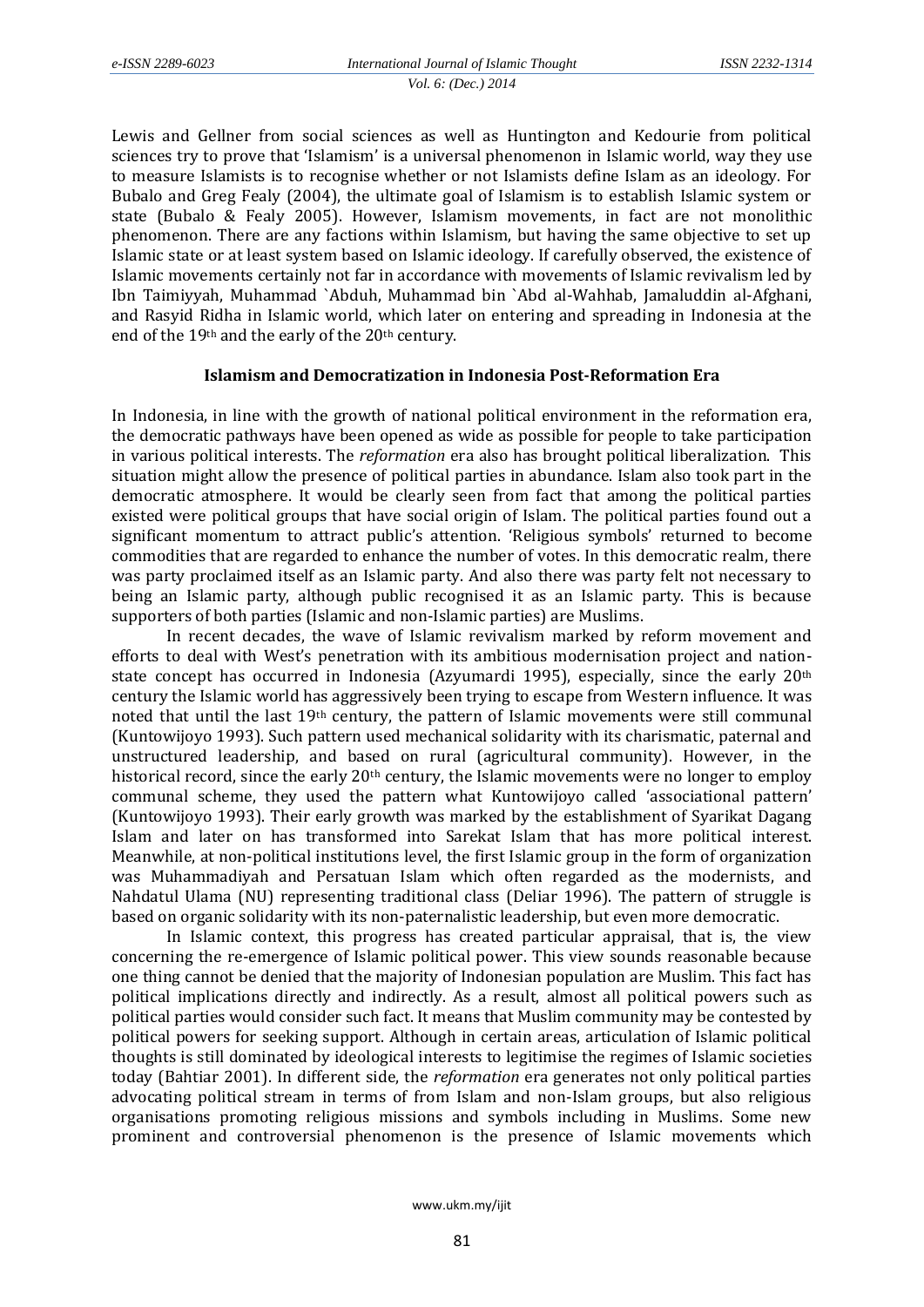advocate the Jakarta charter and the application of *Shari`ah*. These movements are well-known as radical or fundamental organisations such as Majelis Mujahidin, Hizbut Tahrir, Komite Penegakan Syari'at Islam (KPPSI) in the South Sulawesi, and other groups are in outside Islamic political parties cultivating the same issues though their force are less power than these radical movements do. The efforts to implement *Shari`ah* in any regions such as in the South Sulawesi, the West Java, and other places in Indonesia are there are some get successful and even there achieves special autonomy such as Aceh.

In Islamism context, political parties and Islamic organisations patterned Islam in the *reformation* era have openly echoed and cultivated the struggle of the implementation Islamic *Shari`ah* through rolling an issue of amendment of 1945 constitution like what are sounded by PPP, PBB, PK (PKS), KPPSI and Hizbut Tahrir by means of political struggle inside or outside parliament. They do believe on authenticity and completeness of Islamic teachings as having practised by the first generation of Islam. For them, the first generation of Islam are great example in maintaining and promoting the *Shari`ah* in resolving any kinds of social-political problems. West is regarded failed to prosper social and political order of the world. Eventually, Islamists always assert that 'Islamic *Syari`ah* is sole solution' on social-political catastrophes experienced by society. Even the new society living surrounding Islamic world will remain loving Islamic knowledge since Islam will continue to provide a way out (Ghalioun 2010). Apart from Islamic parties operated in formal-parliament, the Islamic movements such as Majelis Mujahidin Indonesia (MMI), Hizbut Tahrir Indonesia (HTI), as well as Komite Penegakan Penerapan Syariat Islam (KPPSI) are part of movements operated in outside formal-political structure. These both Islamic movements, as political party and non-political party, have the same ideological origins and even to some extent having linkage of elites and ideology with the Islamic groups addressing the shape of Islamic state issue. This has generated the Islamic inclination that has political orientation colouring the revival of Islamism as well as political Islam in the new era which has brought about a period of enormous openness. The current political atmosphere influences the existence of Islamism significantly. The climate of openness in the *reformation* era provides greater opportunity for Muslim *ummah* and society in general to cultivate their aspirations in the public sphere.

The phenomenon of Islamism above in general, has ascertained that the 'Islamism' term has basically been more elaborated in various terms in Islamic movements, especially in Indonesia. However, 'Islamism' term is still not enough in describing a feature of movement except paying attention to particular characteristics. Firstly, the adherents of Islamism believe that Islam must be implemented textually according to what al-Quran and al-Hadith commend without flexibility. Also they believe that Islam is the only solution for multi-crisis faced Muslim since Islam as they comprehend is a comprehensive religion which can be applied in any situation (Masdar 2006). Secondly, Islamists tend to be reactive to anything they see as abuses of Islam and try to bring it back into the teachings of Islam according to their understanding. Having a set of different belief with others, some Islamic groups, especially those who are in melioris groups, are likely not resistant to status quo. They see Muslim *ummah* who deviates is community which should be returned into the authentic Islam through persuasive and peaceful approach.

Based on these features, it is very difficult now to draw a strictly dividing line between Islamism eschewing radicalism or advocating peace and Islamism employing radicalism. In this regard, Greg Fealy (2004) argues that Islamism could not be situated in an isolated category, and therefore it is different from moderate and liberal Muslims. In reality, Islamism is a continuum that is not disparate with other Islamic groups so that the limitation between Islamism and moderate Islam becomes blurring for example. In other words, Islamism might be easy to be juxtaposed with moderate Islam in certain matters, gaining its echo in the midst of mainstream Islamic organisations such as Muhammadiyah and Nahdatul Ulama (NU). Regardless of their position as the moderate organisations, both Muhammadiyah and NU are to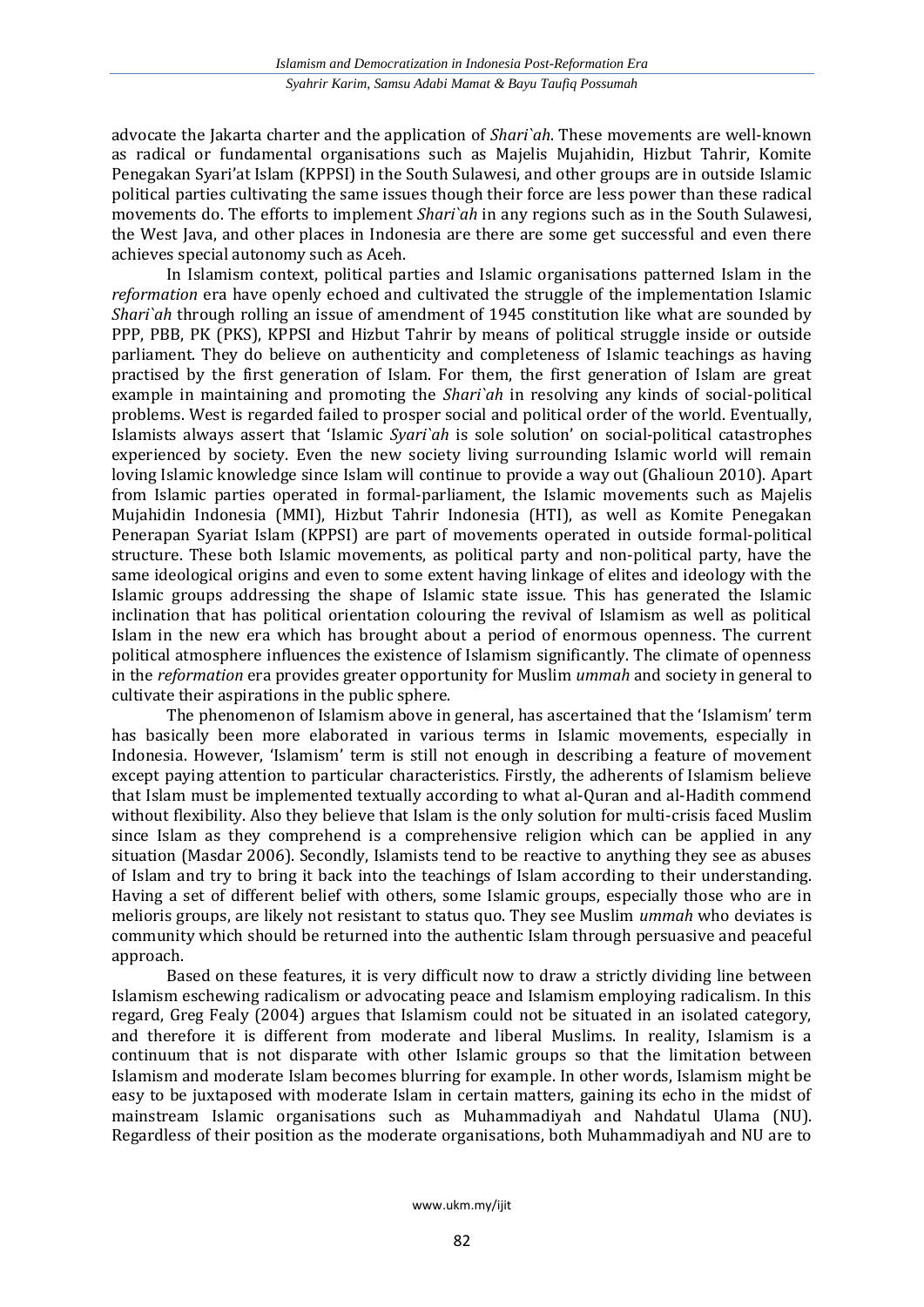some extent sympathetic to Islamism's main agenda. Hence, not surprisingly their ideas sometimes are in accordance with Islamism (Fealy 2004). If considering the use of movement method, Islamism in the post-new order takes two patterns of manifestation; the first pattern which has embodied in structural struggle to gain power through general elections. In this regard, some political parties choosing Islam as their ideology as well as spirit have been shaped with their major agenda to apply Islamic laws. The rise number of Islamic parties in 1998 in which PBB (Partai Bulan Bintang), PUI (Partai Umat Islam), and PKS (Partai Keadilan Sejahtera) were as leading parties, could be not separated from this manifestation. Habitually, these parties focus on themselves to put the Jakarta Charter back into the 1945 Constitution and propose the implementation of Islamic laws at state level. Meanwhile the phenomenon of the enactment of local regulations (PERDA), based on *Shari`ah* that are supported by Islamic parties in any regions is clear example of how these parties also operate at local level and considered quite influential. The second scheme of Islamism's manifestation is through social-cultural activities conducted outside the formal political stage. Islamic organisations such as MMI (Majelis Mujahidin Indonesia), HTI (Hizbut Tahrir Indonesia), FPI (Front Pembela Islam), LJ (Laskar Jihad) and so forth are representation of this type (Davis 2002). The downfall of Suharto's regime has triggered the emergence of such Islamic movements, where they exploit state's weakness to gain power. Both patterns of Islamism's manifestation struggle to create society based on Islamic laws.

Although there is diverse method of articulation or manifestation, 'Islamism' share common typologies, namely, firstly, they use 'Islam' as reference on their activities and claim themselves as to be pious. Secondly, they have the same goal to disseminate Islamic values at all segments of society through the implementation of *Shari`ah*. Although agreeing with the idea of Islamizing state and society, they are different in the use of method of how Islamizing should be conducted. However, the distinction is usually understood as the only minor discrepancy since they tend to prioritise their similar ultimate objective, that is, the applying of *Shari`ah* laws. In struggling the mission of Islamizing state and social public sphere, the first articulation employs political intra-parliamentary, being a part of formal system of political party, while the another manifestation uses political extra-parliamentary, operating outside the formal political party.

The idea of movement based on ideology is highly like a giving the significant influence in power structure or even in political state constellation. The struggle having the design of Islamic social movement in terms of extra-parliamentary and even intra-parliamentary contains political vision directly and indirectly at once. Collective movements performed by them are regarded to have affected the democratisation process. The militant mass and some prominent figures or elites who are acting within both formal structure and non - formal structure of state are a proof that they have already existed in the political constellation for influencing state policy. The struggle for *Shari`ah* by Islamist movement cannot be taken as an indication that they impede democracy. Indeed according to the author the struggle for *Shari`ah* enforcement substantially intensifies the run of democracy. *Shari`ah* has become people's choice of solution for the crisis encountering. Democratic transition at the beginning of the 2000s was characterized by various issues. The most prominent is the inability of the state to ensure security apparatus undergo de-legitimation and disability due to history loads from the New Order as well as the internal institutional reforms demands of the police force and the military. On the other, social groups enjoy the euphoria of freedom of expression, association, and thinking. Space of freedom becomes an arena of expression for various groups with respective standard of morality. As a result, conflicts and social tensions often occur and sometimes lead to mass anarchism.

In the midst of these conditions, *Shari`ah* becomes an alternative, especially in Muslimmajority areas such as Padang, Bulukumba, Madura, and some other districts/ cities in Indonesia. This alternation is not in substitutions of formal-legalistic sense, but rather a discursive construction as the new reference standard of morality and social order. It is phrased

www.ukm.my/ijit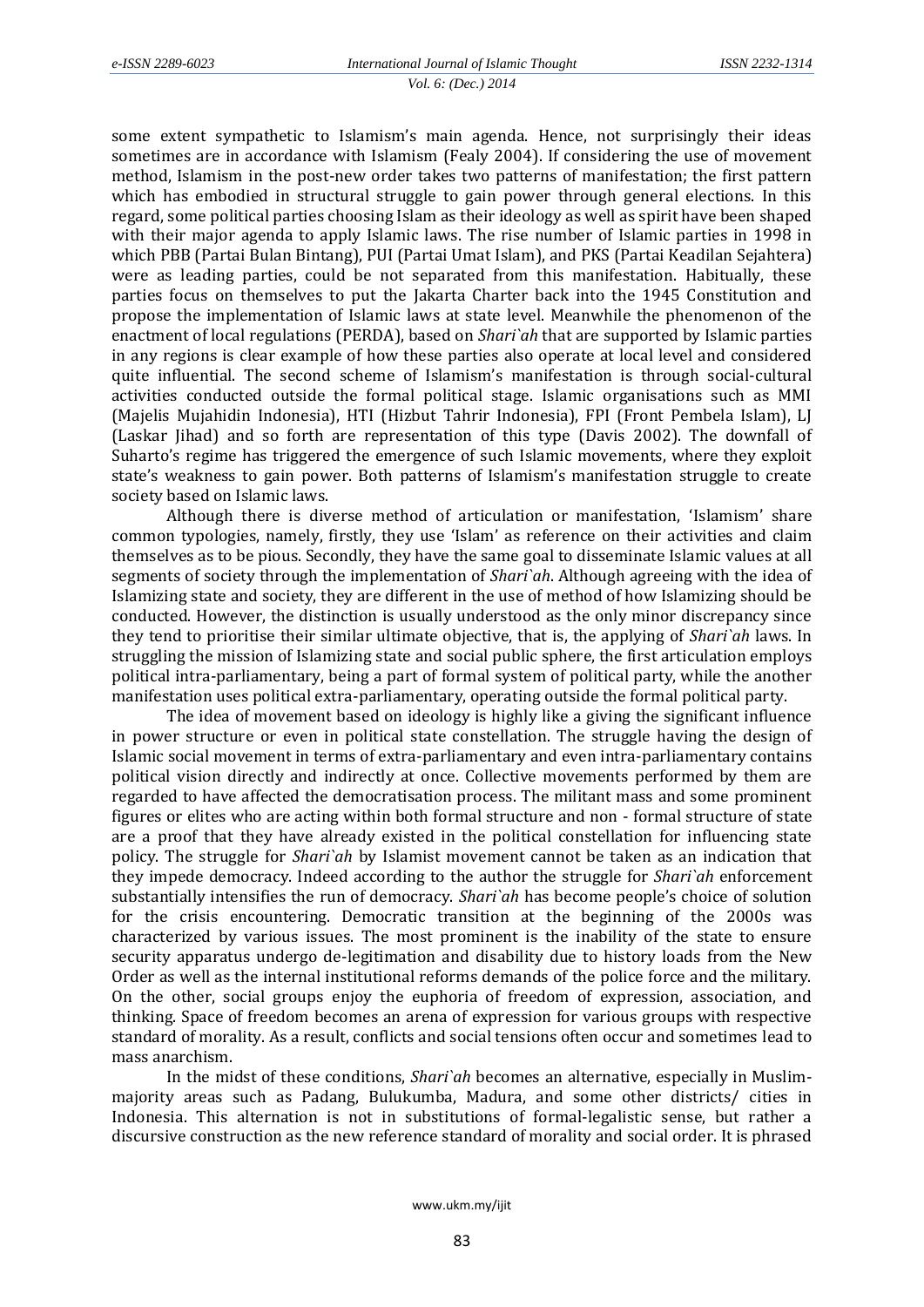discursive construction because the real *Shari`ah* movement is partial and superficial, and it is partial as it tends to be quite restricted within the area of religious rituals, such as congregational prayer, reciting the Quran, and Islamic clothing. Problems related to poverty, education, corruption, tolerance, and social integration has not been touched, not to mention issues concerning man's relationship with nature and environment. Therefore, *Shari`ah*  movement is still considered superficial, circling around the surface area. *Shari`ah* movement tends to be non long-term oriented in solving socio-economic problems of communities. It is still short-term result oriented with short time and measurable targets.

In spite of various limitations, *Shari`ah* discourse is at least capable of functioning as a collective morality bond, especially in the Muslim-majority regions. Under conditions of crisis, people need a value system to hold on together. Crisis often leads to anomie in which the old system is no longer valid or delegitimized, whereas a new system for substitution has not been provided. *Shari`ah* movements at the local level have also become a momentum of social as well as democratic consolidations. The discourse of *Shari`ah* has attracted Islamic ideological groups to enter into the epicenter of the local democracy dynamic. These groups were previously excluded from political activism, and they comprise such groups as ex-Masjumi*,* Darul Islam, and other *Shari`ah* ideology bearers. For four decades (1950-1990's) they experienced repressive military regimes and stigmatization. During this period they were forced to be apolitical whereas in fact, establishment of substantive democracy requires active participations from all elements of society. In the context, *Shari`ah* discourse becomes so magnetic and provides space for political participation of ideological Islamic groups. This development is of course very meaningful to the improvement of the quality of democracy in Indonesia (Hakimul 2011).

It is interesting to see that the consolidation and political participation of the ideological Islamic groups do not only occur within the golden period of *Shari`ah* movement. For the case of Bulukumba district, for example, the golden period of *Shari`ah* movement occurred in 2001- 2006 under the Regent Patabai Pabokori. In that period, *Shari`ah* movement was able to mobilize human and financial resources in large numbers. *Shari`ah* discourse colored government bureaucracy, education in general, and even teaching in schools. After 2006, when the local power switched, *Shari`ah* trend started fading. Financial support was thinning, and mobilization of *Kiai* and *Ustadz* was also coming to an end. However, such situation did not suddenly depoliticize ideological Islamic groups. Consolidation of movement is maintained. Substantive participation in the policy making process remains consistently performed, if prior to the declaration of *Shari`ah* movement they are actively trying to influence the policy process. They did not enter the political power structure, but they have an effective medium for expressing political aspirations in the sense of local democracy. Furthermore, the ideological Islamic groups, formerly often performed street actions for their *amar ma'ruf nahi munkar* mission, are now beginning to adopt a more elegant method. Their moral movement is no longer violent, but peaceful and measurable. Physical violence is no longer the case, especially in dealing with immoral practices such as gambling and prostitution. This condition is influenced by at least two features. First, internalization of Islamic values of peace and mercy upon all has settled. Second, democratic mechanism is believed to open up space for possibility to realize the ideals of the struggle. Thus, *Shari'ah* movement in many areas has contributed to build and strengthen democracy. Relationships do not happen in fights and negating each other. Instead, it should be understood within the frame of complement upon each other in building a democratic system.

Review of the struggle of *Shari`ah* enforcement performed by Islamist groups in Indonesia above generally indicates two fairly steady shifts in Islamist ideology and activism which tend to be more manifested as a step of transition from a non-democratic context into a democratic context in Indonesia; i) From the idea of an Islamic state establishment and *Shari`ah* enforcement to Islamic values or *Shari`ah* values, specifically viewed from the stand point of the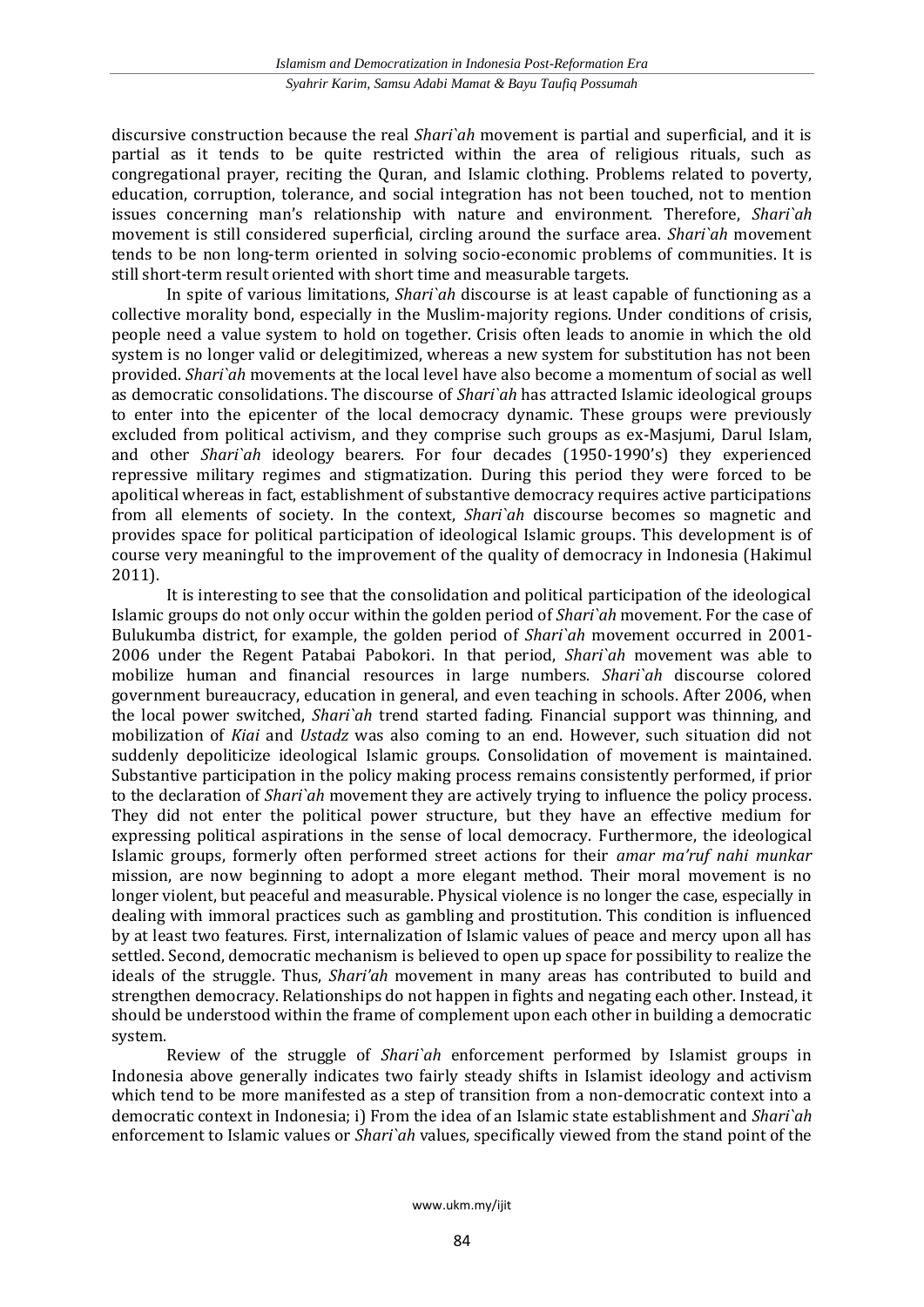Islamist, Islamic state becomes a less important factor in the Islamization of society, ii) From Islamic Government to 'Good Governance'. This is not to assert that the Islamists abandon their religious agenda or adopt policies which are incompatible with their Islamic principles, as for them, clinging to the interpretation of Islam remains important. This shift serves as a substantive purpose in relation to Islamist efforts, not only to find a rational policy response to the real problems, but also to serve as a political goal in order to attract new followers.

From the above explanation, it can be concluded that, firstly, the phenomenon of Islamic revival is the efforts by Islam to correct its history which is not in accordance with its glorious past history anymore and apparently Islam is not be able to deal with the modern civilisation (since the contact with West and the infiltration of science and modern technology). The phenomenon shows that Islam over its historic trajectory appears in various faces. For him, such situation is logic since Islam as a universal doctrine is a dynamic religion. Islam is always welcomed to be reinterpreted in line with the changing time. Secondly, the Islamic revive also presents in the context of West's political domination to Islam. The touch of Islam with the Western modern culture results in the inevitable phenomenon of modernisation in terms of conceptual and social meaning. The movement in this context is can be recognised as a response or reaction on the modernisation. In this regard, the Islamic revive may be understood as an effort to enable Islamic community being modern society and also to maintain modern values in order not to be contradictive with Islamic values. Thirdly, the Islamic movements in Indonesia is very dynamic and various. Islamism has become as an ideology having unique feature. Islamism both existing in intra and extra-parliamentary plays a pivotal role in political process in Indonesia, mainly in the growth of democracy. Therefore, it is necessary to encourage Muslim *ummah* to realise that democracy defined as people's sovereignty, should not be confronted with God's sovereignty since people is also God's creation. As God's creation, people's sovereignty is God's gift to man for a decent life. The emergence of Islamism becomes proof that the Islamic revive in any faces has been influenced in the process of democracy in Indonesia.